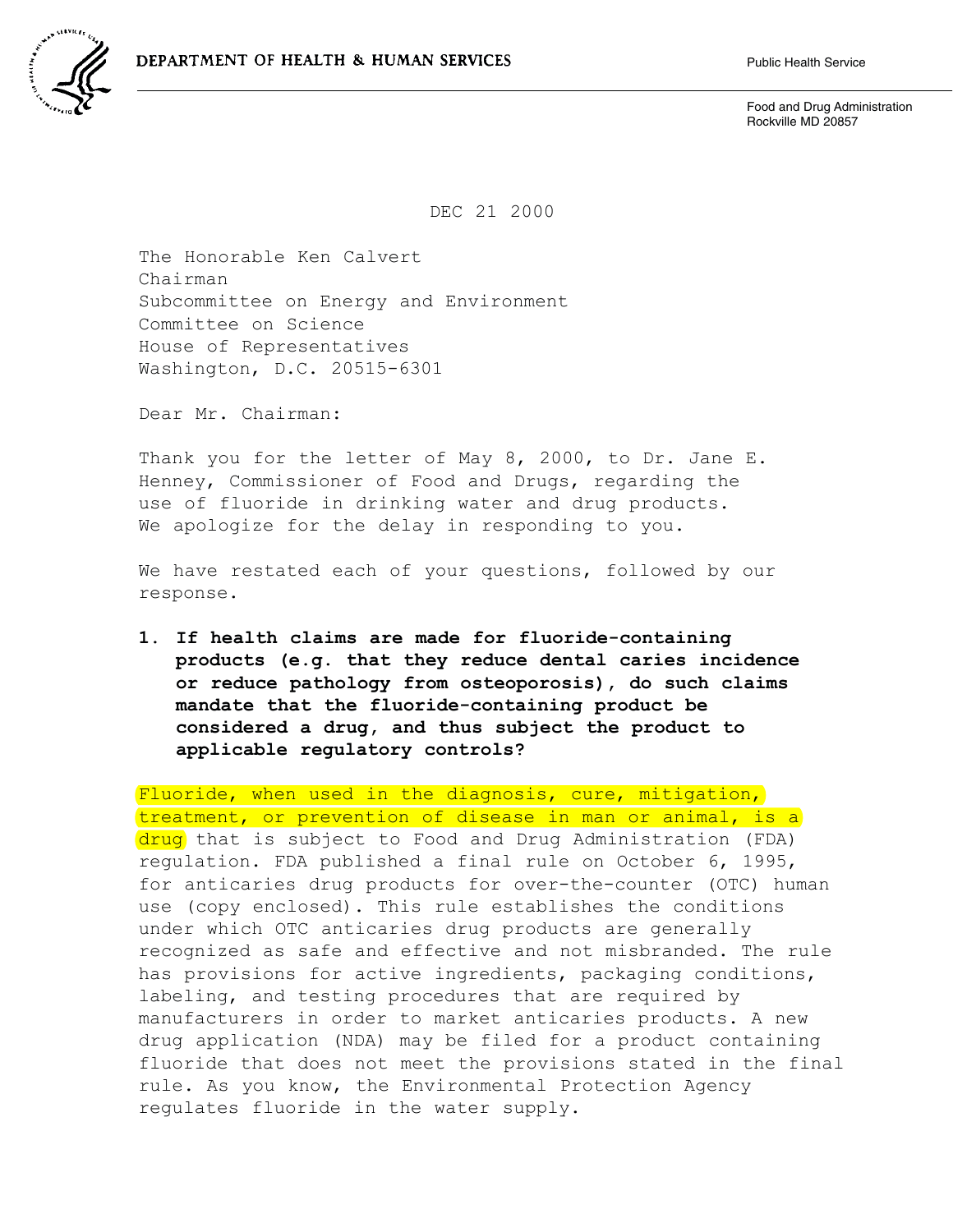## Page 2 - The Honorable Ken Calvert

**2. Are there any New Drug Applications (NDA) on file, that have been approved, or that have been rejected, that involve a fluoride-containing product (including fluoride-containing vitamin products) intended for ingestion with the stated aim of reducing dental caries? If any such NDA's have been rejected, on what grounds were they rejected? If any such NDA have been approved, please provide the data on safety and efficacy that FDA found persuasive.**

No NDAs have been approved or rejected for fluoride drugs meant for ingestion. Several NDAs have been approved for fluoride topical products such as dentifrices and gels. Fluoride products in the form of liquid and tablets meant for ingestion were in use prior to enactment of the Kefauver-Harris Amendments (Drug Amendments of 1962) to the Food, Drug, and Cosmetic Act in which efficacy became a requirement, in addition to safety, for drugs marketed in the United States (U.S.). Drugs in use prior to 1962 are being reviewed under a process known as the drug efficacy study implementation (DESI). The DESI review of fluoride-containing products has not been completed.

## **3. Does FDA consider dental fluorosis a sign of over exposure to fluoride?**

Dental fluorosis is indicative of greater than optimal ingestion of fluoride. In 1988, the U.S. Surgeon General reported that dental fluorosis, while not a desirable condition, should be considered a cosmetic effect rather than an adverse health effect. Surgeon General M. Joycelyn Elders reaffirmed this position in 1994.

## **4. Does FDA have any action-level or other regulatory restriction or policy statement on fluoride exposure aimed at minimizing chronic toxicity in adults or children?**

The monograph for OTC anticaries drug products sets acceptable concentrations for fluoride dentifrices, gels and rinses (all for topical use only). This monograph also describes the acceptable dosing regimens and labeling including warnings and directions for use. FDA's principal safety concern regarding fluoride in OTC drugs is the incidence of fluorosis in